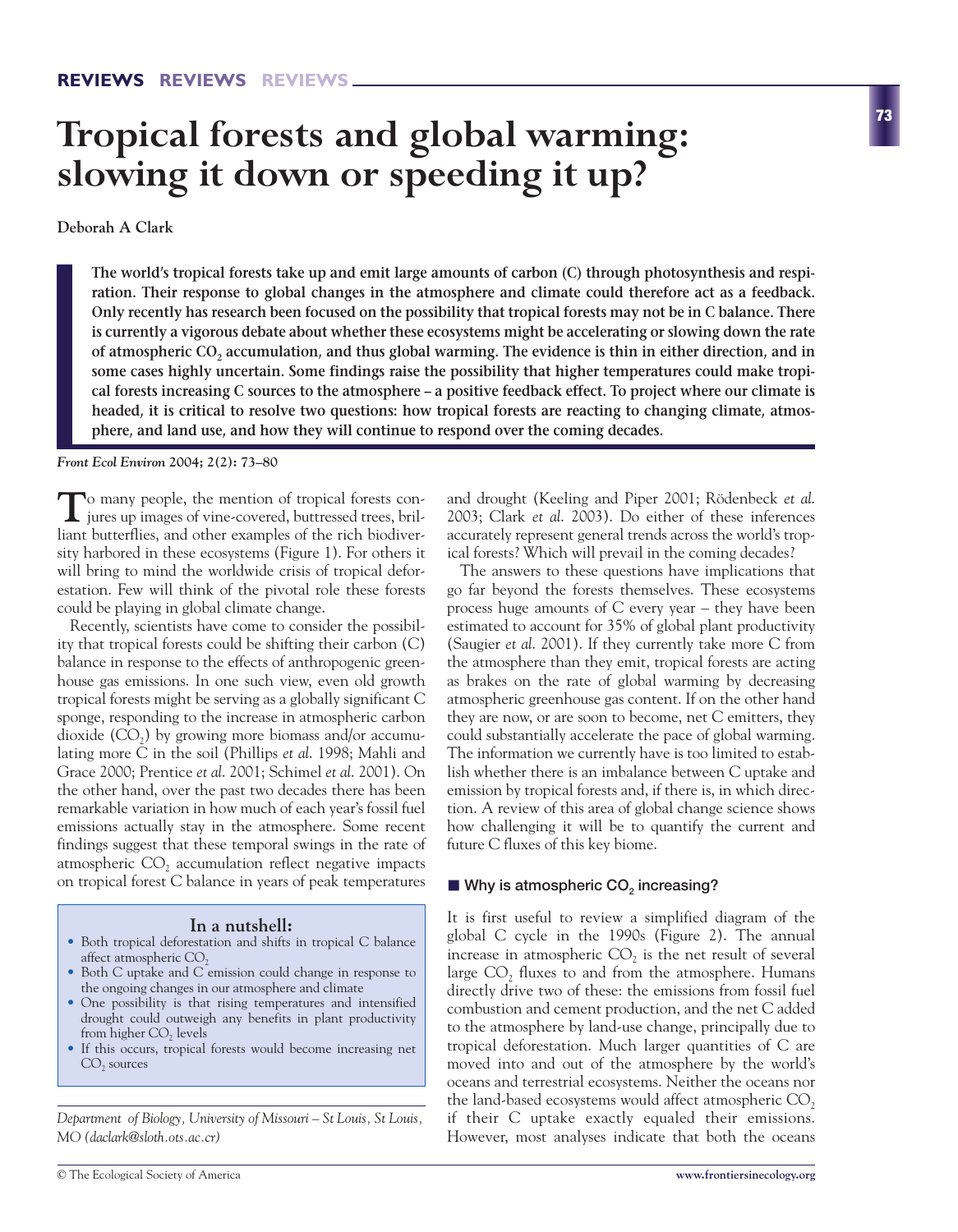

flux from tropical land-use change is a new update (Houghton 2003a), and, as the author emphasized, involves considerable uncertainty. The values for C uptake and emissions by the oceans and terrestrial ecosystems are based on the most recent report of the Intergovernmental Panel on Climate Change (IPCC) (Prentice *et al*. 2001), with the emission estimates adjusted to reflect the range of net fluxes inferred in recent atmospheric analyses (Keeling and Piper 2001; Rödenbeck *et al*. 2003). Although estimates will probably change as our knowledge evolves, the diagram illustrates two robust points about the tropics. First, it is critical to quantify accurately the tropical deforestation C flux. Second, relatively small imbalances between photosynthesis and respiration by tropical ecosystems could also produce substantial

*Figure 1. View across the canopy of an old growth tropical rainforest at La Selva, Costa Rica.*

and the land have been acting as C sinks during the past two decades (Prentice *et al*. 2001; Keeling *et al*. 2001; Plattner *et al*. 2002; Rödenbeck *et al*. 2003).

Where do the numbers in Figure 2 come from? The atmosphere's CO<sub>2</sub> content, and thus its annual increase (Prentice *et al*. 2001), are measured based on global sampling. Annual fossil fuel and cement production emissions are thought to be reliably quantified by countrylevel statistics (Prentice *et al*. 2001). The estimated net



*Figure 2. The increase in atmospheric CO<sub>2</sub> each year is driven both by anthropogenic C emissions to the atmosphere (brown arrows) and by the net balances between the very large amounts of CO2 that are taken up and emitted by the oceans (blue arrows) and the land (green arrows). Values are in petagrams (billions of tons) of C. Bold indicates annual fluxes (see text for sources), and italics indicates total estimated stocks (Prentice* et al*. 2001).*

net C emissions to the atmosphere.

# ■ Net C emitted by tropical deforestation

It is easy to see how difficult it is to estimate this flux. No one has actually measured the C content of even one hectare of tropical forest. To do this, one would have to harvest, dry, and weigh hundreds of trees, vines, epiphytes, and other plants, including their roots, as well as all the dead wood and litter, and then analyze many soil samples from multiple depths. Instead, researchers use shortcuts such as empirical relationships between tree biomass and diameter, derived by laboriously harvesting and weighing a sample of trees at a few sites (Brown 1997). The C in litter, roots, and soils, which is rarely measured, is generally estimated based on very limited data from other sites. Further complicating the situation, old growth and different-aged successional forests vary greatly in their average wood density, tree height, and soil depth, and there are other vegetation types in the tropics, including grasslands, low shrublands, and savannas.

For each time interval, national deforestation statistics or satellite images are used to estimate how much area of each vegetation type was affected by human activities. Then estimates must be made of how much biomass was burned (Figure 3) or removed in logging, how much was left to decompose, and how fast it decomposes. Because these emissions from changing land use are a net figure, we also need estimates of how much new biomass was produced in the interval by plantations and by young, regrowing forests and other successional vegetation on altered lands.

There are other, potentially large changes in C stocks that are poorly quantified to date. When fire is used to clear and maintain tropical pasture, even mild fire incursions into adjacent forests can kill trees and predispose the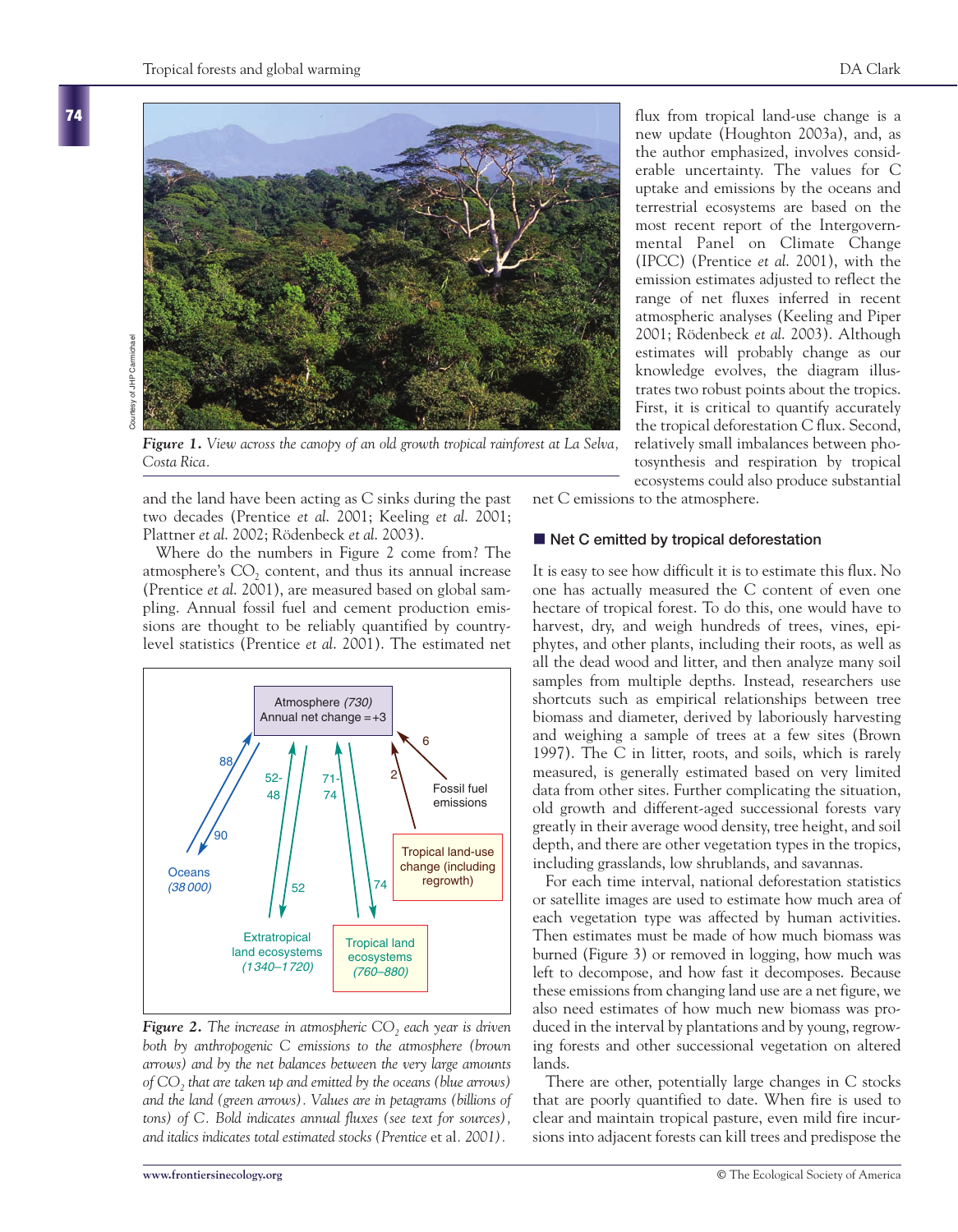**75**

stands to massive mortality from subsequent fires (Barlow *et al*. 2003; Cochrane 2003). Such damage is likely to be much more widespread than has been generally recognized (Nepstad *et al*. 1999). Another, less obvious C loss is the degradation of forest structure ("biomass collapse") that can occur in wide strips along the edges of fragmented forest (Laurance *et al*. 1998). Very large amounts of soil C can also be lost when tropical forests are converted to pasture (Veldkamp *et al*. 2003) or when exotic tree species are planted (Chapela *et al*. 2001).

Not surprisingly, the various estimates of total net C flux from tropical land-use change vary widely and are all highly uncertain (Houghton 2003b). A recent estimate for the 1990s of 2.2 Pg  $C/yr$  (1 petagram = 1 billion tons) was derived from country-level deforestation statistics (Houghton 2003a).



*Figure 3. The clearing and burning of tropical forests – here seen in Novo Airão, Brazil – produces large C emissions to the atmosphere.*

Considerably smaller fluxes of 0.91 PgC/yr (Defries *et al*. 2002) and 0.96 PgC/yr (Achard *et al*. 2002) were inferred from two analyses of satellite images for 1990–1997. Although these smaller values are closer to each other, the underlying regional flux distributions differed, and Achard *et al*.'s (2002) estimate did not take into account forest degradation or soil C loss with land-use change; Houghton's (2003b) adjustments for these factors raise this estimate of the total net C flux from tropical land-use change to 1.3 PgC/yr. All three of these estimates are multi-year averages. Much greater net C fluxes from tropical deforestation are likely to have occurred in particular years of recent decades when political or socioeconomic conditions promoted land clearing, or when extremely hot and/or dry periods increased fire risk. During the exceptional 1997–1998 El Niño event, Page *et al*. (2002) estimated that 0.8–2.6 Pg C was emitted by the burning of peat swamp forests in Indonesia alone.

## $\blacksquare$  **Tropical forest C balance**

In addition to the net emissions from tropical land-use change, any imbalance between the very large amounts of C absorbed and emitted by tropical ecosystems (Figure 2) will affect atmospheric  $CO<sub>2</sub>$  accumulation. Our current understanding of plant ecophysiology indicates opposite ways that ongoing atmospheric and climate changes could be altering the tropical forest C balance.

Higher  $CO<sub>2</sub>$  levels might be expected to increase tropical forest productivity through commonly seen plant responses such as increased photosynthesis and water-use efficiency. Surprisingly, however, in the more realistic experiments where tropical plants have been exposed to elevated  $CO<sub>2</sub>$  (plant "communities" in growth chambers,

field-rooted seedlings/saplings, in situ canopy branches), the general response has been a buildup of non-structural carbohydrates in leaves and twigs, and little or no growth enhancement (Clark in press; Körner in press). These few experiments have all been short-term (< 1.5 yr), however, and thus may not accurately indicate long-term forest responses to the continuing buildup of atmospheric  $CO<sub>2</sub>$ .

Global warming might be expected to have strong negative impacts on the C balance of these already warm forests. Respiration by plants (Amthor and Baldocchi 2001) and microbes (Holland *et al*. 2000) increases exponentially with temperature. In contrast, photosynthesis increases with rising temperature to a peak rate (at the photosynthetic optimum temperature) and then declines rapidly (Baldocchi and Amthor 2001). For canopy-level leaves of trees and lianas measured in different tropical forests (Clark in press), the photosynthetic temperature optimum was found to be in the range 26–34˚C; tropical forest canopy leaves are already often warmer than this. In addition, many tropical trees and lianas show greatly increased C losses in the form of volatile organic compounds when leaves are exposed to the higher temperatures that already occur in daytime hours (Geron *et al*. 2002). The peak-temperature years of recent decades also brought strongly decreased rainfall (Keeling and Piper 2001), and thus intensified drought stress, to many tropical forests. Nevertheless, a big unknown is whether processes such as photosynthetic acclimation or substrate limitation of respiration will moderate the forests' response to these ongoing changes.

We know very little about the effects of other potentially important factors. For example, tropical light levels could be changing. Increases in incoming radiation and tropical forest productivity in the past two decades were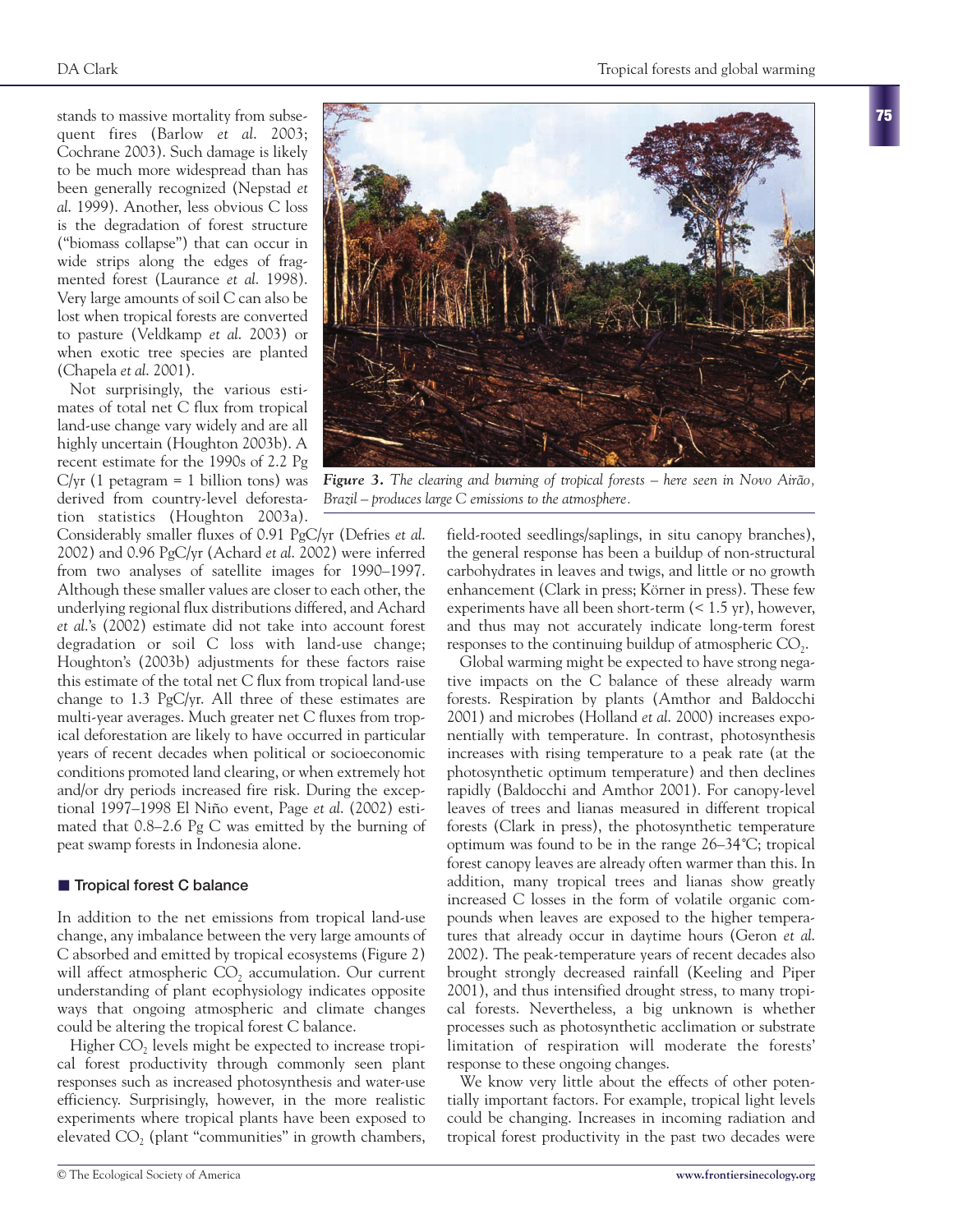

Courtesy of JHP Carmichael

**76**

*Figure 4. Above-canopy towers, such as this one in the old growth lowland forest at La Selva, Costa Rica, are used for eddy covariance studies of whole-forest C balance.*

recently inferred, based on vegetation modeling and satellite data (Nemani *et al*. 2003). The radiation data (from a single satellite) have been questioned, however (Trenberth 2002), and the inferred increase in forest productivity has not been corroborated by field data. Another issue is nutrient limitation and possible changes in nutrient cycling. One modeling study suggests that anthropogenic nitrogen deposition could lead to important nutrient losses from tropical ecosystems (Asner *et al*. 2001). Unfortunately, there has been no long-term monitoring of tropical forest nutrient cycling.

In the real world, all these factors operate simultaneously. To determine the integrated response of tropical forests requires direct observations of ecosystem performance. The existing data, which were based on several different research approaches, are limited. As they have accumulated, however, the number of points of agreement among them appears to be increasing.

One focus has been historical trends in aboveground biomass of old growth tropical forests, as estimated by remeasurement of all the trees in a large number of forest inventory plots. A first analysis of such data from the past several decades indicated no forest biomass change in the Paleotropics, but a biomass increase in the Neotropics (Phillips *et al*. 1998). However, questions have arisen about the methods used in the Neotropical dataset (Clark 2002; Phillips *et al*. 2002). Recently, Baker *et al*. (in press) took another look, using a large Amazonian dataset which included many new plots and excluded many problematic ones. This analysis indicated no clear forest biomass change in the eastern and central Amazon plots. For upland western Amazon forests, the researchers estimated a significant biomass increase, noting that this estimate could be affected to an unknown degree by early measurement problems.

One unresolved issue is whether small, unreplicated plots accurately sample forest biomass trends. Even when a forest is in C balance at the total-landscape scale, most sites within an old growth forest are accumulating biomass, while the large C losses from natural disturbance tend to be sporadic and localized (Fearnside 2000; Körner in press). In the three cases where all the trees were remeasured over several years in many hectares of the same old growth tropical forest landscape (Laurance *et al*. 1997; Chave *et al*, 2003; Clark in press), the data indicated no change in aboveground biomass.

A second type of field evidence has

come from eddy covariance studies of forest C exchange. This high-tech approach is based on measuring the movement and  $CO<sub>2</sub>$  content of the air above the canopy, using instrumentation at the top of a tall tower (Figure 4). The data are integrated over the study period to estimate the net  $CO<sub>2</sub>$  flux in or out of the forest. Early findings in two old growth forests of the Brazilian Amazon (Grace *et al*. 1995; Mahli *et al*. 1998) indicated substantial net C uptake. More recently, however, researchers have found that eddy covariance data from tropical forests can seriously underestimate nighttime respiration, because the air is often still at night (Mahli *et al*. 1998; Loescher *et al*. 2003; Saleska *et al*. 2003; Miller *et al*. in press). In two recent Amazonian eddy covariance studies where the data were filtered to minimize such effects, and where independent ground measurements were carried out as a crosscheck, it was concluded that the forests were likely to have been net C sources during the study interval (Saleska *et al*. 2003; Miller *et al*. in press).

Inferences can also be made from long-term data on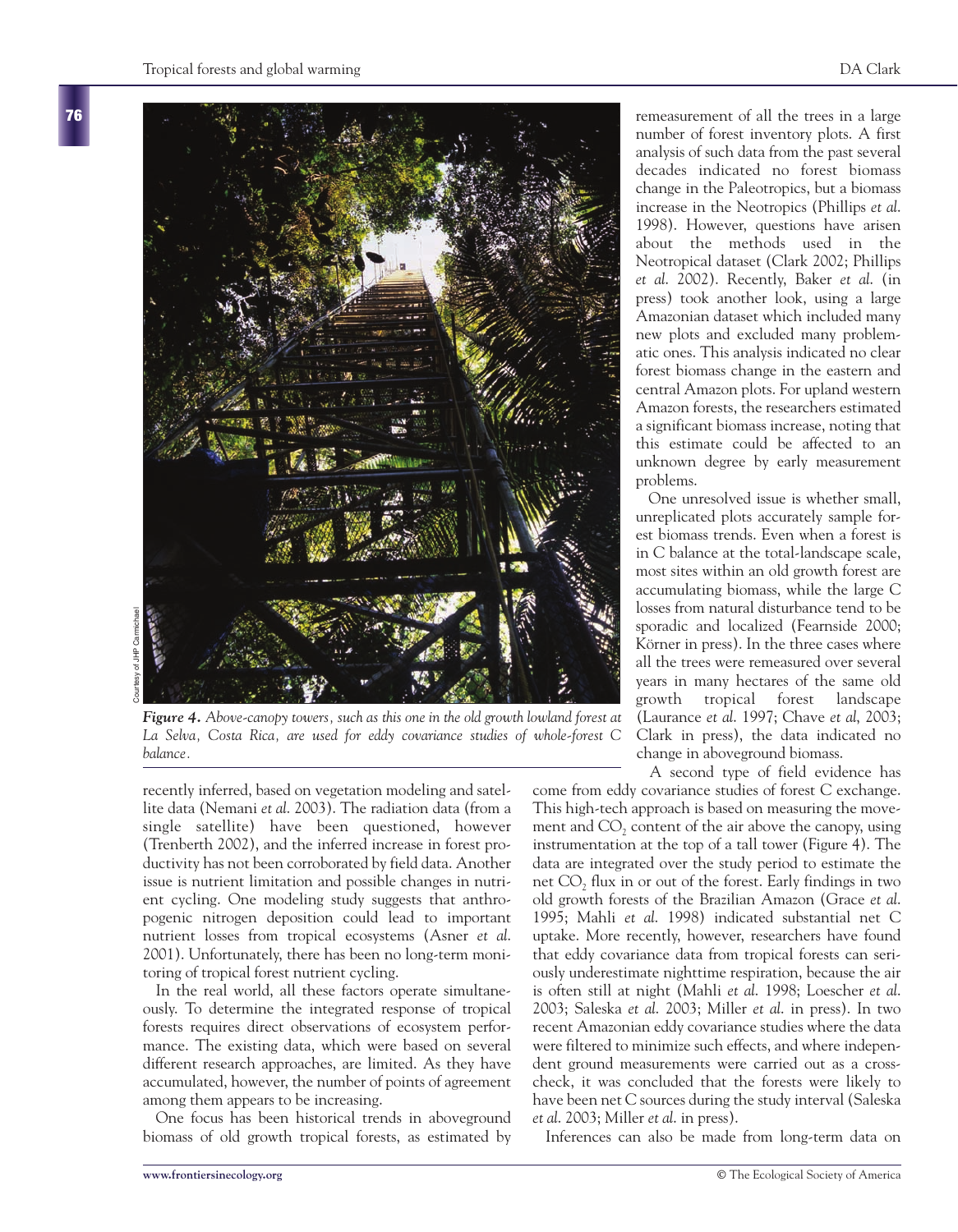tropical tree growth and mortality. A 16 year record of annual tree growth in the old growth forest at La Selva, Costa Rica documents marked interannual variation (61–278% differences between years) in the diameter growth of diverse canopy tree species from 1984 to 2000 (Clark *et al*. 2003). Although the inter-year temperature range was only 1.75˚C, these growth variations were temperature-related; the diameter increments were greatly reduced in the hotter years. Long-term data on tree mortality from tropical forests worldwide also show a link to high temperatures. In the mega-Niño events of 1982/3 and 1997/8, when both temperatures and drought were exceptional in many forests, researchers documented major increases in tree death in diverse tropical forests (Clark in press).

These limited whole-forest observations indicate little if any increase in aboveground biomass by old growth tropical forests in recent decades, and some of the findings point to negative impacts on these forests in the warmest years of this period. The existing forest-level data are inadequate, however, for establishing the forests' overall C balance and whether it has changed during the past decades. All the tropical forest eddy covariance studies have been short-term (<1 to 3 years), and none has been corroborated by on-site field assessments of the change in total forest C stocks. As noted above, there is no example of a tropical forest in which all the C, both above- and belowground, has been quantified. We therefore still lack the field observations required to assess whether tropical forests are in C balance.

# **Exidence from the atmosphere**

At the global scale, inferences can be made from the spatial and temporal variation in atmospheric  $CO<sub>2</sub>$ . The data from ongoing atmospheric sampling at a global network of stations can be analyzed to estimate global and regional C sources and sinks by a method known as an inversion calculation. Researchers first develop models of C emissions and uptake by all terrestrial ecosystems and the oceans, and combine them with fossil-fuel emission data and a model of global winds. The resulting atmospheric responses are then fit to the actual gas measurements. Such inversion calculations have been carried out on data for atmospheric  $O_2/N_2$  or  $CO_2$ , sometimes taking account of the C isotopes  $^{13}$ C and  $^{12}$ C, for varying periods during the past two decades. In some calculations, the results are reported by latitude, allowing conclusions to be drawn about the net exchange of  $CO<sub>2</sub>$  between the terrestrial tropics and the atmosphere. As the authors of these studies (see Table 1) note, however, the calculations involve a great deal of uncertainty, especially for the

**Table 1. Recent estimates of the annual average C flux between the terrestrial tropics and the atmosphere in the 1990s, as estimated from inversion calculations based on atmospheric data**

When the estimated net C emissions due to tropical land-use change (column 2) are subtracted from this overall flux (column 1), the remainder (column 3) is an estimate of the C balance of tropical ecosystems. Units are petagrams (billions of tons) of C

| <b>Overal net tropical</b><br>land flux |     | Net flux from tropical<br>land-use change <sup>1</sup> | C balance of<br>tropical ecosystems |
|-----------------------------------------|-----|--------------------------------------------------------|-------------------------------------|
| -0.4 Pg C/yr $(sink)^2$                 | $=$ | +2.2 Pg C/yr (source)<br>-2.6 $Pg$ C/yr (sink)         |                                     |
| +2.6 Pg C/yr (source) <sup>3</sup>      | $=$ | +2.2 Pg C/yr (source)                                  | +0.4 Pg C/yr (source)               |
| +1.5 Pg C/yr (source) <sup>4</sup>      | $=$ | +2.2 Pg C/yr (source)                                  | $-0.7$ Pg C/yr (sink)               |
| -0.8 Pg C/yr $(sink)^5$                 | $=$ | +2.2 Pg C/yr (source)                                  | $-3.0$ Pg C/yr (sink)               |

<sup>1</sup>Houghton 2003a <sup>2</sup>Summary of estimates for 1990–1994 (Schimel et al. 2001) <sup>3</sup>1990–1999 (Keeling and Piper 2001) <sup>4</sup>1992-1996 (Gurney et al. 2002, as adjusted by Houghton 2003b) 5 1996–1999 (Rödenbeck *et al*. 2003)

> tropics, where the atmospheric sampling stations are sparse and data on atmospheric transport are limited.

> Recent inversion model estimates of the net flux from the tropical land regions during the 1990s run the gamut from net C uptake to net C emissions (Table 1). When adjusted by Houghton's (2003a) estimate of the flux due to tropical land-use change (see Figure 2), three of these studies indicate that tropical ecosystems were a moderate to strong C sink in the 1990s, while one study finds them to have been a net C source (Table 1).

> There is more agreement, however, concerning the large year-to-year variation in how fast atmospheric  $CO<sub>2</sub>$  has increased. Annually resolved inversion analyses (Bousquet *et al*. 2000; Keeling and Piper 2001; Rödenbeck *et al*. 2003) indicate that the inter-year differences in atmospheric C dynamics have largely been driven by the C fluxes of land ecosystems, and that the tropics have played an important role. Tropical emissions have been inferred in years of peak temperatures and drought in the tropics (generally El Niño years). For the period 1984–2000, there is a remarkably close correspondence between the tropical terrestrial C fluxes inferred from one of these inversion calculations (Piper *et al*. 2001) and the record of annual tree growth in the La Selva rain forest (Clark *et al*. 2003). This is the first time findings from an atmospheric inversion calculation have been independently corroborated by long-term ground measurements of forest productivity.

> In summary, therefore, analyses of atmospheric data from the past two decades have indicated that the terrestrial tropics have strongly influenced the temporal variation in atmospheric  $CO<sub>2</sub>$  accumulation, and that in years of higher tropical temperatures (generally associated with rainfall minima), the C balance of the land tropics has shifted in the direction of increased emissions. It is important to remember that these tropical emissions are the sum of three large fluxes: (1) C uptake through photosynthesis; (2) C emission by respiration of both plants and hetero

**77**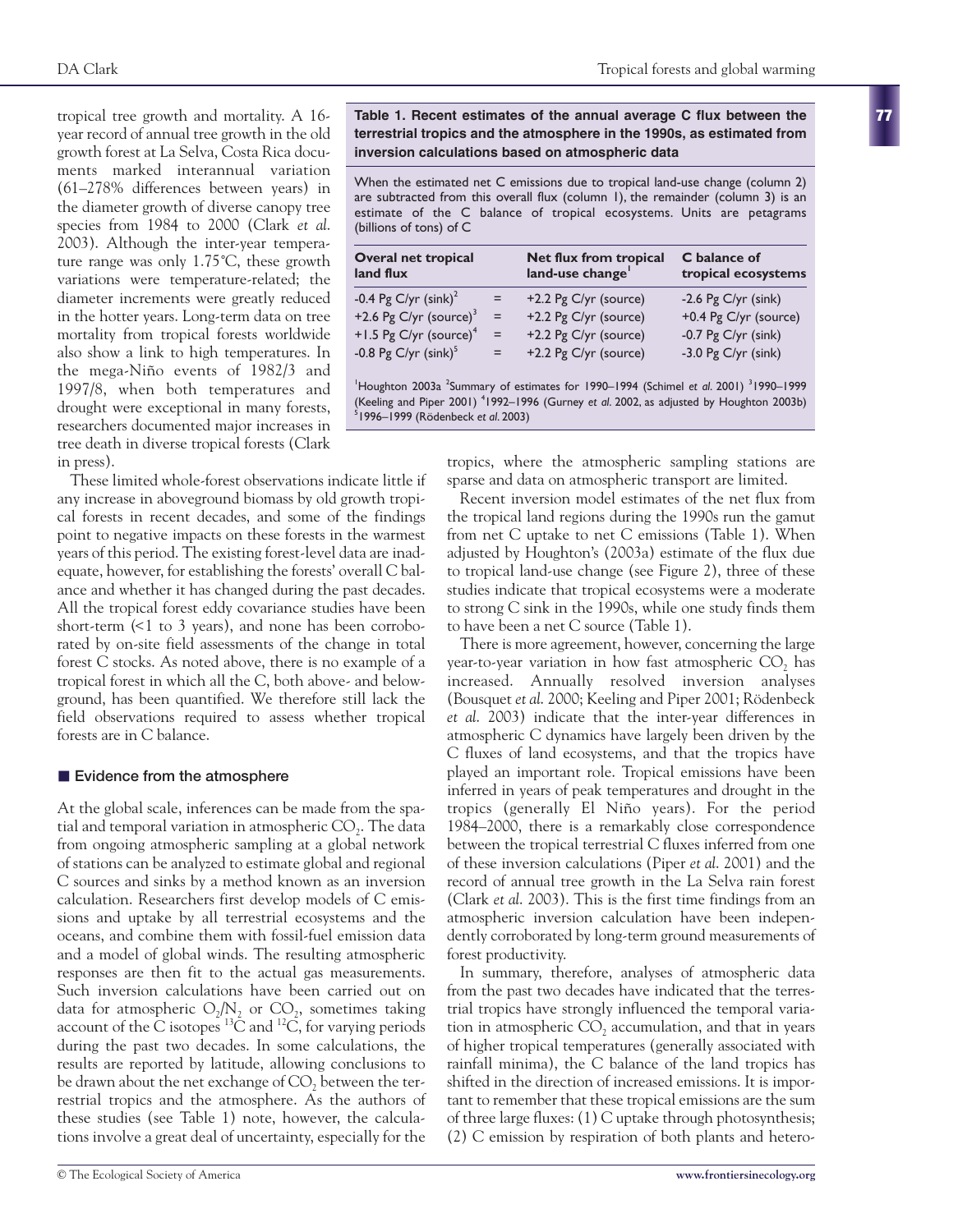#### **Panel 1. What if old growth tropical forests become C sources?**

If rising temperatures tip the respiration–photosynthesis balance of old growth tropical forests in the direction of net C emissions, the resulting positive feedback to atmospheric CO<sub>2</sub> accumulation would clearly be a global concern. Although it is perhaps counterintuitive, such a scenario would reinforce current mandates to conserve these ecosystems. Tropical forests store many hundreds of tons of C per hectare in their biomass and soil. Disruption of these stores through fires, clearing, or logging would produce much greater and much more immediate C releases than would an ongoing imbalance between uptake and emissions by protected old growth forests. A separate and fundamental reason to protect such ecosystems is their exceptional and irreplaceable biodiversity.

trophic organisms (principally microbes); and (3) the net emissions from tropical land-use change (Figure 2). As noted above, the 1997/98 mega-Niño event brought large C emissions from exceptionally large tropical fires, as well as high temperatures and drought that could shift the balance between C uptake and emissions by tropical ecosystems; both could have contributed to the large tropical C emissions detected over that time period by the inversion models. If tropical fires and other types of forest loss varied substantially between years in recent decades, they could be important in the interannual variation of tropical land C emissions. Furthermore, these fluxes are from all tropical vegetation types, including extensive grasslands and savannas. Both caveats notwithstanding, these atmospheric findings are consistent with the hypothesis that the responses of tropical forests to global warming are already affecting the rate of atmospheric  $CO$ <sub>2</sub> accumulation (Panel 1).

# - **A research agenda**

Temperatures and atmospheric  $CO<sub>2</sub>$  levels will continue to increase in the coming decades (Prentice *et al*. 2001; Albritton *et al*. 2001). Although it is by no means a certainty, one possibility raised by the evidence in hand is that the response of tropical forests to these ongoing changes will be a shift in C balance in the direction of emissions, producing a positive feedback to global warming. In line with this hypothesis, one modeling study (Cox *et al*. 2000) has projected massive mortality of tropical forests beginning a few decades from now, with a resulting large increase in atmospheric  $CO<sub>2</sub>$  levels by the year 2100.

How realistic is this scenario? The field data coming out of some major current research efforts will help answer this question. Teams of researchers, such as the RAIN-FOR network in the Amazon (Mahli *et al*. 2002) and the CTFS global plot network (Condit 1995), have been recensusing tropical forest plots around the world at intervals of several years, to assess tree growth, mortality, and aboveground biomass. Over the long term, these studies will document any pronounced trends in tree dynamics and forest composition. The international Large-Scale Biosphere–Atmosphere program underway in the Amazon involves many types of research, including eddy covariance studies of forest C balance. In spite of this progress, however, the gaps in our current understanding of tropical forest C storage and fluxes around the globe remain dauntingly large (Panel 2).

There are several steps that could make a big difference. First, as emphasized by Houghton (2003b), we must refine our monitoring of tropical forest cover and intensify field research to decrease the large uncertainties regarding the biomass of tropical old growth, secondary forests, and other vegetation. We need to expand climate monitoring and add atmospheric sampling stations throughout the world's tropics. Multi-year studies of both above- and belowground C cycling are greatly needed in representative tropical forests; to date, measurements have been short-term and largely confined to aboveground wood production and litterfall. Annual data are needed on as many forest processes as possible, from tree growth and mortality to soil C cycling; how these processes vary with interannual climate variation could indicate longer term responses to climate change. The need to monitor tropical soil C stocks is critical – this C pool is huge and may be undergoing change. Finally, the two ongoing forest drydown experiments (eg Nepstad *et al*. 2002) need to be emulated in the form of forest-level experiments to test the effects of warming and increased CO<sub>2</sub> on tropical forest processes.

Fulfilling such a research agenda would go a long way towards resolving the open questions about how tropical forests may be shaping our future climate. At the same

#### **Panel 2. Large knowledge gaps about tropical forest carbon stocks and fluxes**

"The uncertainty on the tropical land region is large; lack of atmospheric data in this region means that inversion methods cannot reliably comment on the extent to which sources due to tropical land-use change are balanced by enhanced growth." (Gurney *et al*. 2002)

"The current lack of adequate data on land-use change and ecosystem processes for the tropics makes it impossible to evaluate ground-based versus atmospheric estimates as is done for the northern extratropics." (Schimel *et al*. 2001)

"The current lack of an adequate monitoring program to measure changes in forest cover in the tropics is remarkable. Such a monitoring program, using highresolution satellite data over the last three decades and into the future, would probably do more to constrain the tropical and global net terrestrial flux of carbon than any other measurement." (Houghton 2003b)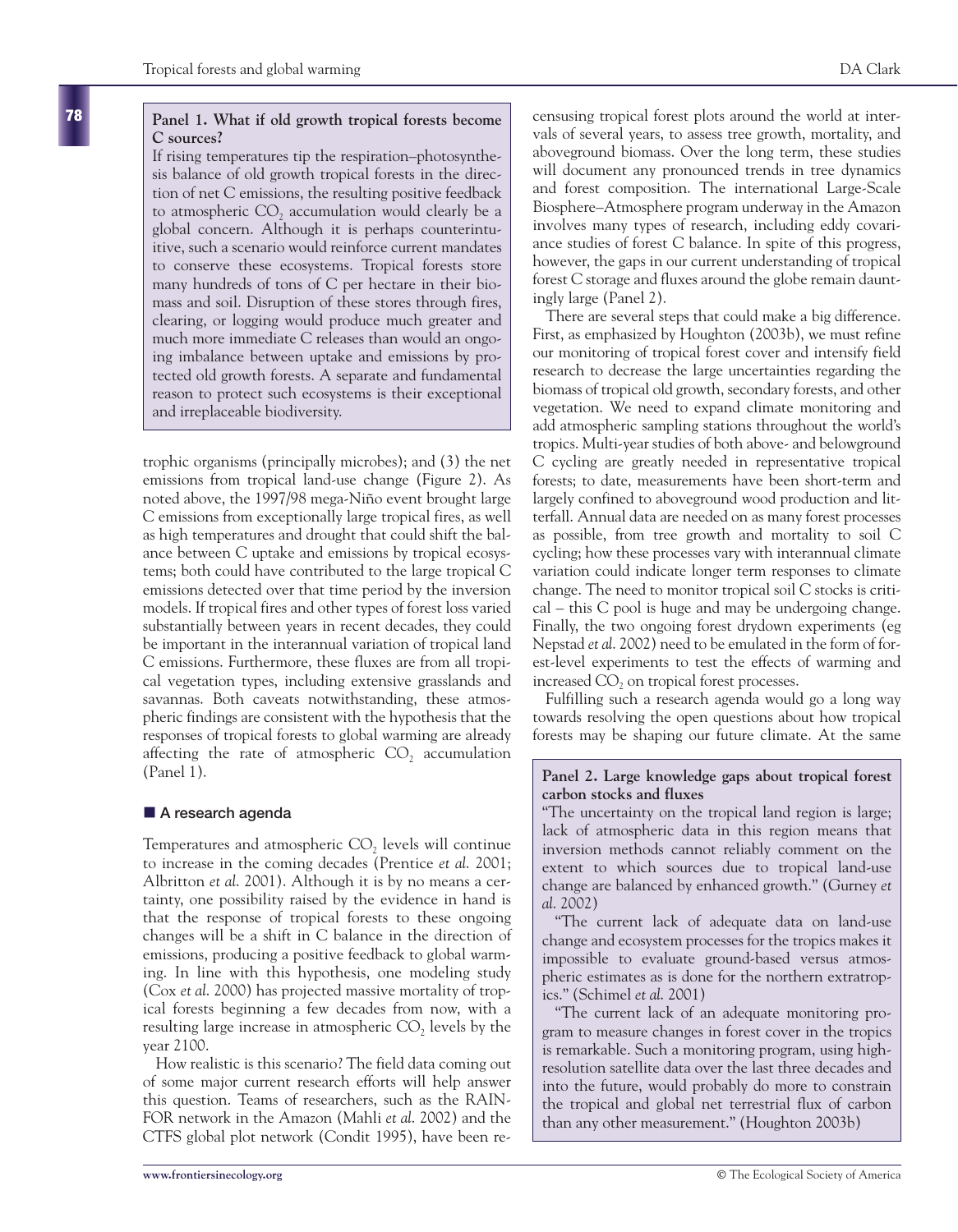time, we need to effectively communicate to policy makers and the public what we know with certainty and what we can infer about possible future trends. What science and society at large do about these global issues now will have important consequences for the future of tropical forests and our climate.

## ■ Acknowledgements

While writing this review I was partially supported by grants from the National Science Foundation (LTREB DEB-0129038, DEB 0108389, Geosciences 0223284) and the Andrew W Mellon Foundation. I also thank David B Clark and Steven C Piper for their constructive input, and NSF and the Organization for Tropical Studies for their long-term support of the La Selva Biological Station.

## - **References**

- Achard F, Eva HD, Stibig H-J, *et al*. 2002. Determination of deforestation rates of the world's humid tropical forests. *Science* **297**: 999–1002.
- Albritton DL, Meira Filho LG, Cubasch U, *et al*. 2001. Technical summary. In: Houghton JT, Ding Y, Griggs DJ, *et al*. (Eds). Climate change 2001: the scientific basis. Cambridge, UK: Cambridge University Press.
- Amthor JS and Baldocchi DD. 2001. Terrestrial higher plant respiration and net primary production. In: Roy J, Saugier B, and Mooney HA. (Eds). Terrestrial global productivity. New York, NY: Academic.
- Asner GP, Townsend AR, Riley WJ, *et al*. 2001. Physical and biogeochemical controls over terrestrial ecosystem responses to nitrogen deposition. *Biogeochemistry* **54**: 1–39.
- Baker TR, Phillips OL, Mahli Y, *et al*. 2004. Are Amazonian forest plots increasing in biomass? *Philos T Roy Soc B.* In press.
- Baldocchi DD and Amthor JS. 2001. Canopy photosynthesis: history, measurements, and models. In: Roy J, Saugier B, and Mooney HA. (Eds). Terrestrial global productivity. New York, NY: Academic Press.
- Barlow J, Peres CA, Lagan BO, and Haugaasen T. 2003. Large tree mortality and the decline of forest biomass following Amazonian wildfires. *Ecol Lett* **6**: 6–8.
- Bousquet P, Peylin P, Ciais P, *et al*. 2000. Regional changes in carbon dioxide fluxes of land and oceans since 1980. *Science* **290**: 1342–46.
- Brown S. 1997. Estimating biomass and biomass change of tropical forests: a primer. Forestry Paper 134. Rome, Italy: Food and Agriculture Organization.
- Chapela IH, Osher LJ, Horton TR, and Henn MR. 2001. Ectomycorrhizal fungi introduced with exotic pine plantations induce soil carbon depletion. *Soil Biol Biochem* **33**: 1733–40.
- Chave J, Condit R, Lao S, *et al*. 2003. Spatial and temporal variation of biomass in a tropical forest: results from a large census plot in Panama. *J Ecol* **91**: 240–52.
- Clark DA. 2002. Are tropical forests an important carbon sink? Reanalysis of the long-term plot data. *Ecol Appl* **12**: 3–7.
- Clark DA. 2004. Sources or sinks? The responses of tropical forests to current and future climate and atmospheric composition. *Philos T Roy Soc B.* In press.
- Clark DA, Piper SC, Keeling CD, and Clark DB. 2003. Tropical rain forest tree growth and atmospheric carbon dynamics linked to interannual temperature variation during 1984–2000. *P Natl Acad Sci USA* **100**: 5852–57.

Cochrane MA. 2003. Fire science for rainforests. *Nature* **421**: 913–19.

Condit R. 1995. Research in large, long-term tropical forest plots.

*Trends Ecol Evol* **10**: 18–22.

- Cox PM, Betts RA, Jones CD, *et al*. 2000. Acceleration of global warming due to carbon-cycle feedbacks in a coupled climate model. *Nature* **408**: 184–87.
- Defries RS, Houghton RA, Hansen MC, *et al*. 2002. Carbon emissions from tropical deforestation and regrowth based on satellite observations for the 1980s and 1990s. *P Natl Acad Sci USA* **99**: 14256–61.
- Fearnside PM. 2000. Global warming and tropical land-use change: greenhouse gas emissions from biomass burning, decomposition and soils in forest conversion, shifting cultivation and secondary vegetation. *Clim Change* **46**: 115–58.
- Geron C, Guenther A, Greenberg J, *et al*. 2002. Biogenic volatile organic compound emissions from a lowland tropical wet forest in Costa Rica. *Atmos Environ* **36**: 3793–802.
- Grace J, Lloyd J, McIntyre J, *et al*. 1995. Carbon dioxide uptake by an undisturbed tropical rain forest in southwest Amazonia, 1992 to 1993. *Science* **270**: 778–80.
- Gurney KR, Law RM, Denning AS, *et al*. 2002. Towards robust regional estimates of  $CO<sub>2</sub>$  sources and sinks using atmospheric transport models. *Nature* **415**: 626–30.
- Holland, EA, Neff JC, Townsend AR, and McKeown, B. 2000. Uncertainties in the temperature sensitivity of decomposition in tropical and subtropical ecosystems: implications for models. *Global Biogeochem Cy* **14**: 1137–51.
- Houghton RA. 2003a. Revised estimates of the annual net flux of carbon to the atmosphere from changes in land use and land management 1850–2000. *Tellus* **55B**: 378–90.
- Houghton RA. 2003b. Why are estimates of the terrestrial carbon balance so different? *Global Change Biol* **9**: 500–09.
- Keeling CD and Piper SC. 2001. Exchanges of atmospheric  $CO<sub>2</sub>$ and <sup>13</sup>CO<sub>2</sub> with the terrestrial biosphere and oceans from 1978 to 2000. IV. Critical overview. *SIO Ref Ser* **01–09**: 1–23.
- Keeling CD, Piper SC, Bacastow RB, *et al*. 2001. Exchanges of atmospheric  $CO_2$  and  ${}^{13}CO_2$  with the terrestrial biosphere and oceans from 1978 to 2000. I. Global aspects. *SIO Ref Ser* **01–06**: 1–45.
- Körner C. 2004.  $CO<sub>2</sub>$  enrichment may cause tropical forests to become carbon sources. *Philos T Roy Soc B.* In press.
- Laurance WF, Laurance SG, and Delamonica P. 1998. Tropical forest fragmentation and greenhouse gas emissions. *Forest Ecol Man* **110**: 173–80.
- Laurance WF, Laurance SG, Ferreira LV, *et al*. 1997. Biomass collapse in Amazonian forest fragments. *Science* **278**: 1117–18.
- Loescher HW, Oberbauer SF, Gholz HL, and Clark DB. 2003. Environmental controls on net ecosystem-level carbon exchange and productivity in a Central American tropical wet forest. *Global Change Biol* **9**: 396–412.
- Mahli Y and Grace J. 2000. Tropical forests and atmospheric carbon dioxide. *Trends Ecol Evol* **15**: 332–37.
- Mahli Y, Nobre AD, Grace J, *et al*. 1998 Carbon dioxide transfer over a Central Amazonian rain forest. *J Geophys Res* **103**: 31593–612.
- Mahli Y, Phillips OL, Lloyd J, *et al*. 2002. An international network to monitor the structure, composition and dynamics of Amazonian forests (RAINFOR). *J Veg Sci* **13**: 439–50.
- Miller SD, Goulden ML, Menton MC, *et al*. 2004. Biometric and micrometeorological measurements of tropical forest carbon balance. *Ecol Appl.* In press.
- Nemani RR, Keeling CD, Hashimoto H, *et al*. 2003. Climatedriven increases in global terrestrial net primary production from 1982 to 1999. *Science* **300**: 1560–63.
- Nepstad DC, Moutinho P, Dias–Filho MB, *et al*. 2002. The effect of partial throughfall exclusion on canopy processes and biogeochemistry of an Amazon forest. *J Geophys Res* **107**: 1–18.
- Nepstad DC, Verissimo A, Alencar A, *et al*. 1999. Large-scale impoverishment of Amazonian forests by logging and fire. *Nature* **398**: 505–08.
- Page SE, Siegert F, Rieley JO, *et al*. 2002. The amount of carbon